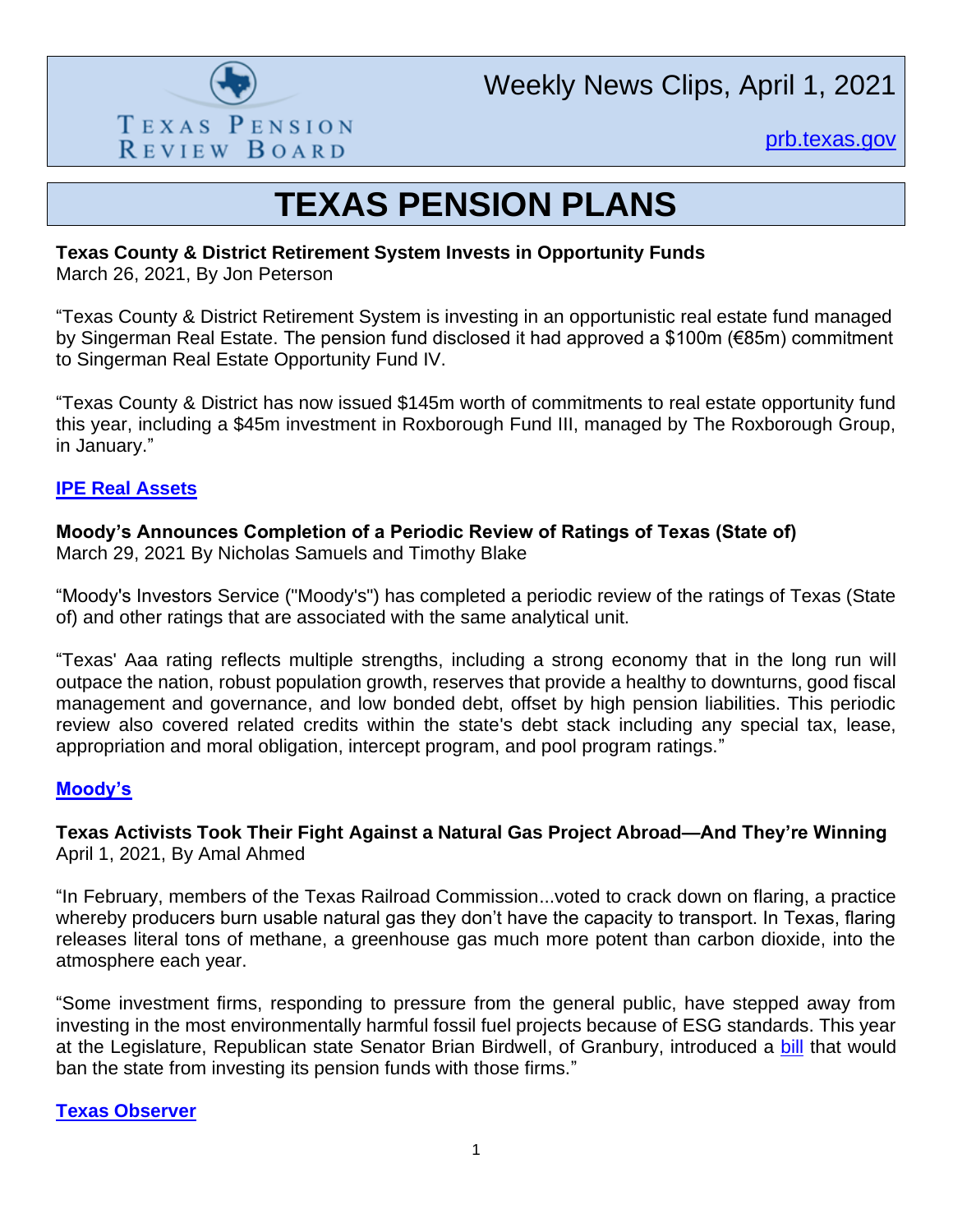# **TEXAS ECONOMIC INDICATORS**

# **Experts Hopeful About State's Economic Recovery, but Jobless Texans Still Face Problems Filing for Benefits**

March 26, 2021, By Megan Menchaca

"Texas' unemployment rate — the share of Texans in the labor force who are out of work — also slightly ticked up from 6.8% in January to 6.9% in February, according to federal data released Friday. In 12 months, Texas lost nearly 600,000 jobs, the third most of any state. Yet despite those seemingly gloomy figures, economic experts for the first time in months are predicting that Texas' economic recovery might start gaining steam.

"John Francois, an assistant economics professor at West Texas A&M University, said the hesitation of many people to frequent businesses after the lifting of the mask mandate and capacity restrictions is contributing to the effectively flat unemployment rate in the state. But as people feel more comfortable as vaccinations increase, he said the unemployment rate will improve.."

#### **[Texas Tribune](https://www.texastribune.org/2021/03/26/texas-unemployment-economic-recovery/)**

**Dallas Fed Economics: Texas Economic Conditions Improve as Prince Pressures Build** March 28, 2021 By Federal Reserve Bank of Dallas

"Texas economic conditions have improved, with the Texas Business Outlook Surveys in February showing a pickup in growth after a deceleration in January, according to the Federal Reserve Bank of Dallas' latest Texas Economic Update."

#### **[Everything Lubbock](https://www.everythinglubbock.com/news/state-regional/dallas-fed-economics-texas-economic-conditions-improve-as-price-pressures-build/)**

# **Assessing the Damage: Agricultural Economists Estimate at Least \$600 Million in Losses from Winter Storm Uri**

March 29, 2021 By Jason Wheeler

"Winter Storm Uri, which blasted through the entire state of Texas, caused at least \$600 million in agricultural losses according to preliminary data from Texas A&M AgriLife Extension Service agricultural economists...'Freezing temperatures and ice killed or harmed many of their crops and livestock as well as causing financial hardships and operational setbacks. And the residual costs from the disaster could plague many producers for years to come.'"

**[The Eagle](https://theeagle.com/landandlivestockpost/agricultural-economists-estimate-at-least-600-million-in-losses-from-winter-storm-uri/article_4513d4a4-8c55-11eb-96f7-877c5bf53baa.html)**